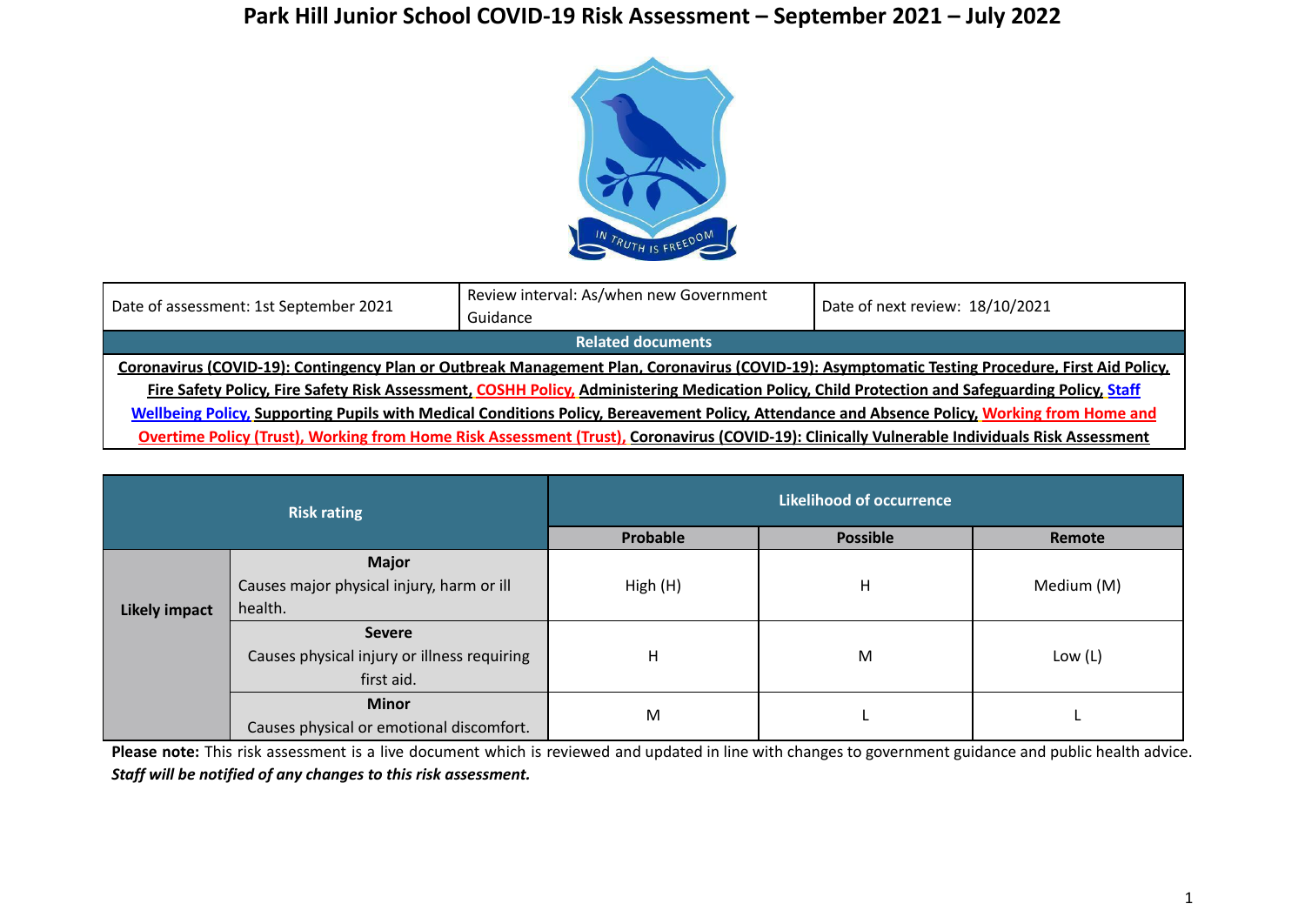| Area for<br>concern                               | <b>Risk rating</b><br>prior to<br>action<br>H/M/L | <b>Recommended controls</b>                                                                                                                                                                                                                                                                                                                                                                                                                                                                                                                                                                                                                                                                                                                                                                                                                                                                                                                                                                                                                                                                                                                                                                            | In place?<br>Yes/No | <b>Risk rating</b><br>following<br>action<br>H/M/L |
|---------------------------------------------------|---------------------------------------------------|--------------------------------------------------------------------------------------------------------------------------------------------------------------------------------------------------------------------------------------------------------------------------------------------------------------------------------------------------------------------------------------------------------------------------------------------------------------------------------------------------------------------------------------------------------------------------------------------------------------------------------------------------------------------------------------------------------------------------------------------------------------------------------------------------------------------------------------------------------------------------------------------------------------------------------------------------------------------------------------------------------------------------------------------------------------------------------------------------------------------------------------------------------------------------------------------------------|---------------------|----------------------------------------------------|
| <b>Awareness of</b><br>policies and<br>procedures | H                                                 | All staff, volunteers, parents, pupils, visitors and contractors are aware of all relevant<br>policies and procedures, Risk Assessments including, but not limited to, the following:<br>Coronavirus (COVID-19): Asymptomatic Testing Procedures<br><b>CORONAVIRUS CONTINGENCY PLAN</b><br><b>Health and Safety Policy</b><br><b>First Aid Policy</b><br><b>Behaviour Policy</b><br>Pupils are supported to understand and follow the relevant school policies and<br>$\bullet$<br>procedures, including, but not limited to, the following:<br><b>Health and Safety Policy</b><br><b>Behavioural Policy</b><br>The school keeps up-to-date with advice issued by, but not limited to, the following:<br>$\bullet$<br><b>DfE</b><br><b>NHS</b><br>PHE<br>The school's local health protection team (HPT) - Croydon<br>Pupils are made aware of the measures that are in place, e.g. infection control and<br>behaviour expectations, via various methods, including visual aids around the school and<br>reminders from staff.<br>The Office Manager conducts a review of all supplier and contractor arrangements to<br>$\bullet$<br>ensure they are appropriate for the school's current operations. | Y                   | M                                                  |
| <b>Contact with</b><br>potential or<br>confirmed  | H                                                 | Pupils, staff and other adults do not enter the school premises if:<br>They have any symptoms of coronavirus.<br>They have tested positive for coronavirus in the last 10 days.<br>They are required to quarantine having recently visited countries outside the<br><b>Common Travel Area.</b><br>Parents are informed via letter not to bring their children onto the school premises if<br>they show symptoms of, or have tested positive for, coronavirus.                                                                                                                                                                                                                                                                                                                                                                                                                                                                                                                                                                                                                                                                                                                                          | Y                   | M                                                  |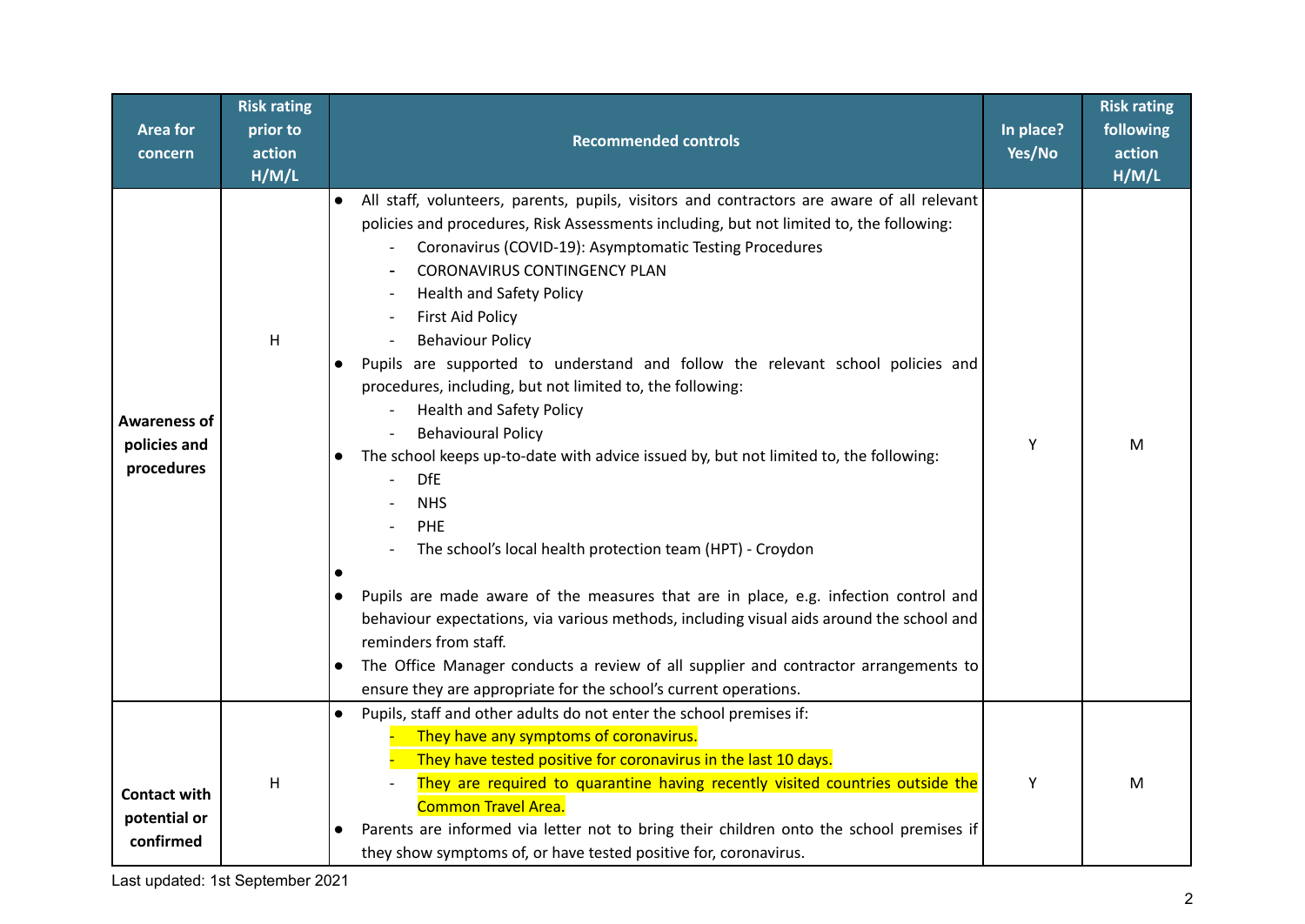| coronavirus | Staff are informed of the symptoms of possible coronavirus infection, e.g. a cough, loss              |
|-------------|-------------------------------------------------------------------------------------------------------|
| cases       | or change in sense of smell or taste, and a high temperature, and are kept up-to-date                 |
|             | with national guidance about the signs, symptoms and transmission of coronavirus.                     |
|             | Staff, parents, pupils and visitors are informed of the national legal requirements                   |
|             | regarding self-isolation, including that if they are required to self-isolate, this must be for       |
|             | a full 10 days from the start of their symptoms, or the date of their positive test if they           |
|             | did not have symptoms.                                                                                |
|             | [New] Pupils and parents are made aware that, from 16 August 2021, pupils under the                   |
|             | age of 18 will no longer be required to self-isolate if they are identified as a close contact        |
|             | of a positive case. Instead, pupils will be advised by NHS Test and Trace to take a PCR test          |
|             | and will only need to isolate if they produce a positive test.                                        |
|             | [New] Pupils and parents are made aware that, from 16 August 2021, fully vaccinated                   |
|             | adults who are identified as a close contact of a positive case will not need to self-isolate         |
|             | unless they develop symptoms or produce a positive test, as long as they are fully                    |
|             | vaccinated.                                                                                           |
|             | [New] Staff who have only had one dose of the vaccine are made aware that they still                  |
|             | need to self-isolate if identified as a close contact until two weeks after receiving their           |
|             | second dose.                                                                                          |
|             | Instances of staff, pupils, visitors and volunteers displaying symptoms of coronavirus are            |
|             | managed in line with local and national guidance.                                                     |
|             | [New] Pupils and parents are made aware that, from 16 August 2021, staff and students                 |
|             | over the age of 18 will follow the same self-isolation rules as those under 18 until four             |
|             | months after their 18 <sup>th</sup> birthday, at which point they will begin to follow the same rules |
|             | as adults. This time should be used to ensure they are vaccinated if possible.                        |
|             | If anyone in the school develops coronavirus symptoms while at school, they are:                      |
|             | Sent home to begin isolation $-$ the isolation period includes the day the                            |
|             | symptoms started and the next 10 full days.                                                           |
|             | Advised to follow the guidance for households with possible or confirmed                              |
|             | coronavirus infection.                                                                                |
|             | Advised to arrange a PCR test as soon as possible.                                                    |
|             | Pupils being sent home after displaying symptoms who are awaiting collection by a                     |
|             | parent are moved to the Medical room where they can be isolated behind a closed door.                 |
|             | If required, a member of staff supervises the pupil.                                                  |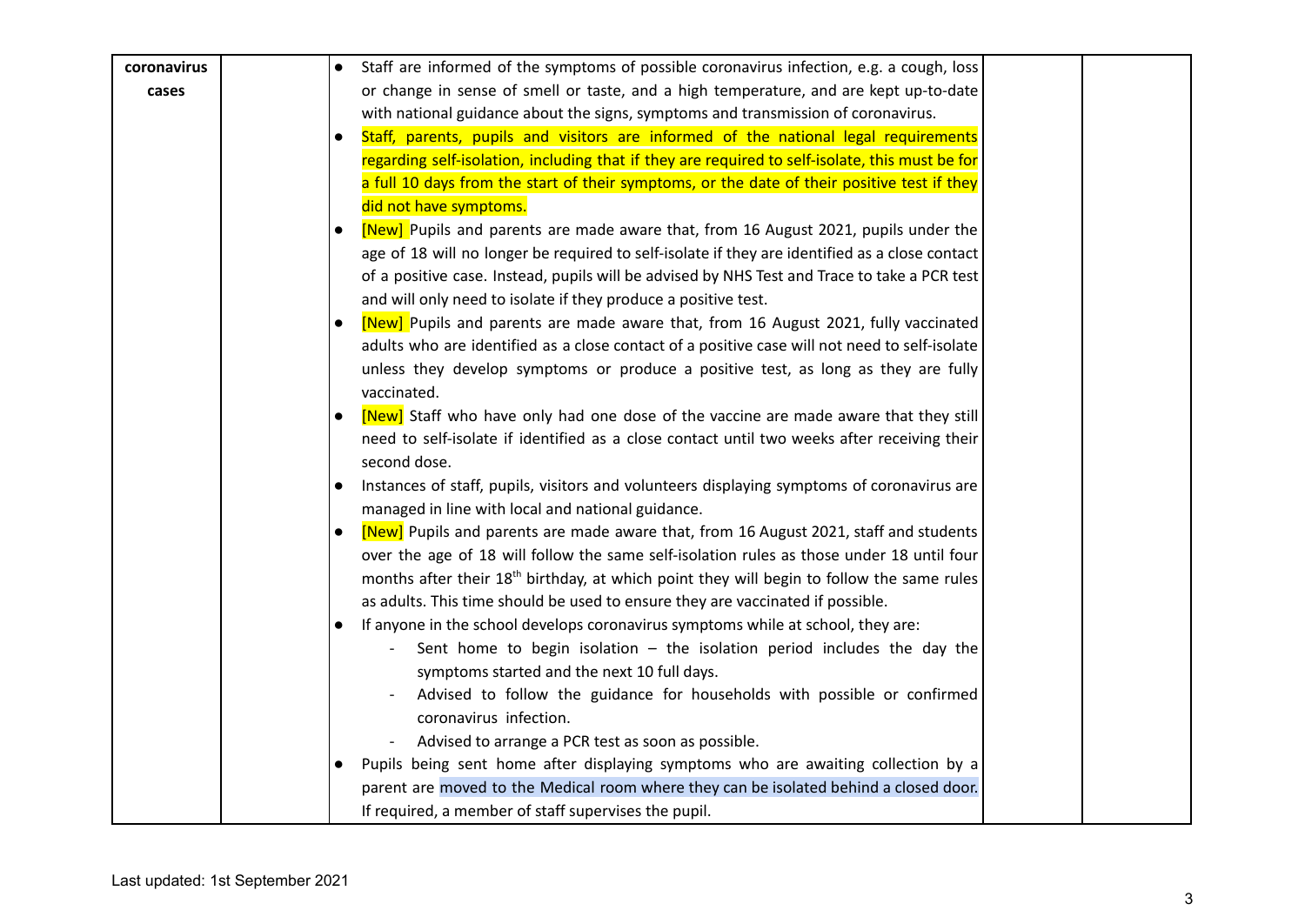|           |   | Where contact with a pupil's parents cannot be made, appropriate procedures are<br>$\bullet$            |   |   |
|-----------|---|---------------------------------------------------------------------------------------------------------|---|---|
|           |   | followed in accordance with those outlined in government guidance.                                      |   |   |
|           |   | In exceptional circumstances, where a pupil's parents cannot arrange to have their child                |   |   |
|           |   | collected, if the parent gives permission and is safe to do so, the child is directed to walk,          |   |   |
|           |   | cycle or scoot home. If this is not possible, the school makes alternative arrangements.                |   |   |
|           |   | Symptomatic individuals who are sent home are directed to not use public transport to<br>$\bullet$      |   |   |
|           |   | get home.                                                                                               |   |   |
|           |   | If the pupil needs to use the toilet while awaiting collection, they use a toilet which is<br>$\bullet$ |   |   |
|           |   | then cleaned and disinfected using standard cleaning products before being used by                      |   |   |
|           |   | anyone else.                                                                                            |   |   |
|           |   | Emergency assistance is called immediately if the pupil's symptoms worsen and they                      |   |   |
|           |   | require further medical care.                                                                           |   |   |
|           |   | PPE is worn by supervising staff if direct personal care is needed and they cannot<br>$\bullet$         |   |   |
|           |   | maintain a distance of two metres.                                                                      |   |   |
|           |   | Anyone who comes into contact with a symptomatic individual washes their hands                          |   |   |
|           |   | thoroughly for 20 seconds with soap and running warm water or hand sanitiser. The area                  |   |   |
|           |   | around the symptomatic individual is cleaned with normal household bleach after they                    |   |   |
|           |   | have left the premises.                                                                                 |   |   |
|           |   | Staff members who have helped someone with symptoms and any pupils who have been                        |   |   |
|           |   | in close contact with them are informed that they do not need to self-isolate unless they               |   |   |
|           |   | develop symptoms themselves.                                                                            |   |   |
|           |   | The school does not routinely take the temperature of pupils.<br>$\bullet$                              |   |   |
|           |   | The school refuses to admit a pupil who is displaying symptoms of coronavirus where<br>$\bullet$        |   |   |
|           |   | their parents are insisting their child attends if, in its reasonable judgement, the pupil              |   |   |
|           |   | poses a risk of infection to other members of the school community.                                     |   |   |
|           |   | [New] Staff, pupils and visitors are informed via this risk assessment that they are not<br>$\bullet$   |   |   |
|           |   | required to wear face coverings at all in school.                                                       |   |   |
|           |   | [New] In the event of a school or local outbreak, the school adheres to advice from a<br>$\bullet$      |   |   |
| Face      |   | director of health that may include bringing back face coverings temporarily in communal                |   |   |
| coverings | H | areas and classrooms for staff, pupils and visitors.                                                    | Y | M |
|           |   | In the event that the school must return to using face coverings, the school remains<br>$\bullet$       |   |   |
|           |   | sensitive to the fact that some people are less able to wear face coverings and that the                |   |   |
|           |   | reasons for this may not be visible to others.                                                          |   |   |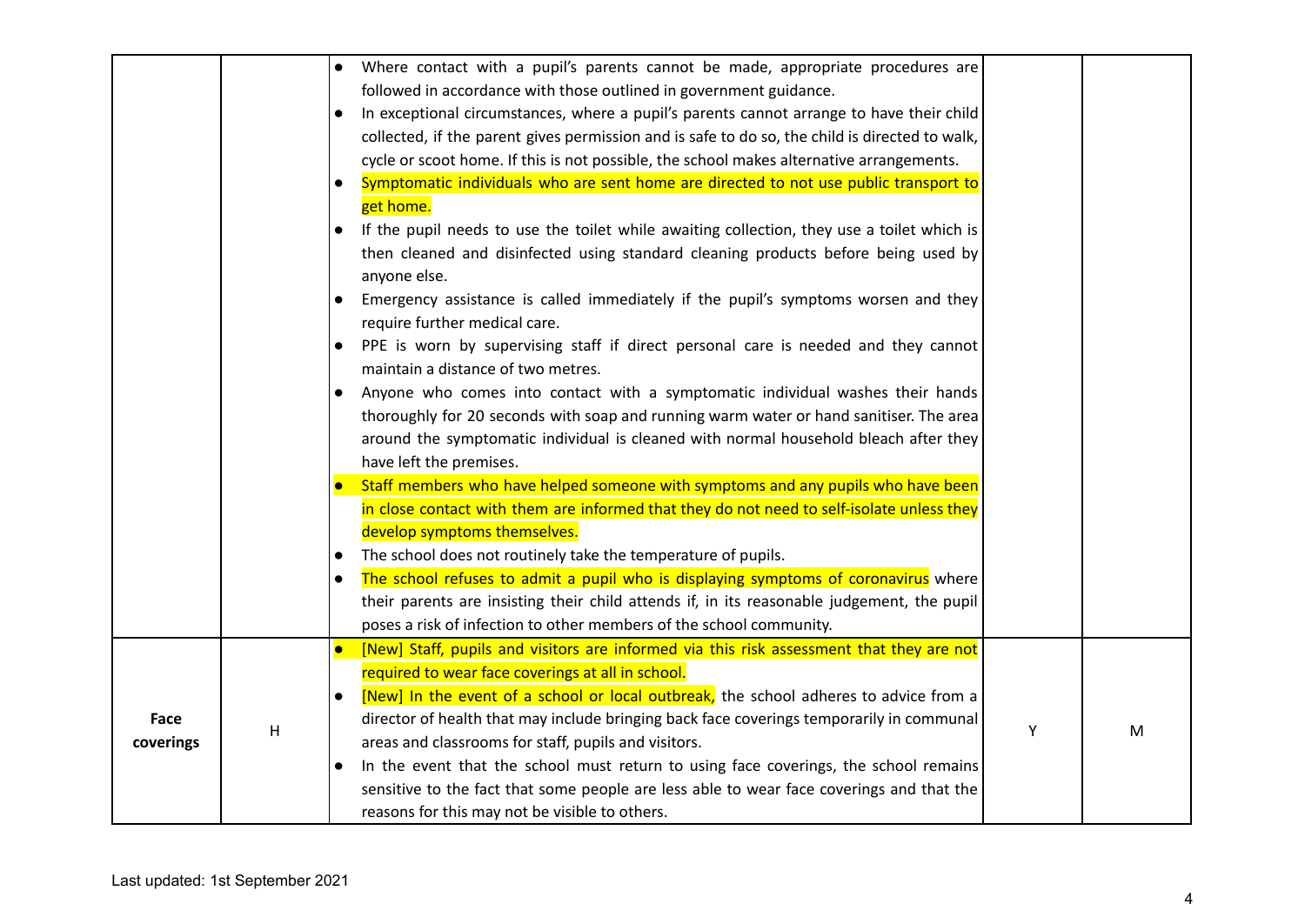|                        |   | Face visors or shields are only used after carrying out a risk assessment for the specific<br>$\bullet$<br>situation and always be cleaned appropriately.<br>Where face coverings are required, individuals are not prevented from entering or<br>$\bullet$<br>attending school on the grounds that they are not wearing a face covering. |   |   |
|------------------------|---|-------------------------------------------------------------------------------------------------------------------------------------------------------------------------------------------------------------------------------------------------------------------------------------------------------------------------------------------|---|---|
|                        |   | The school has a contingency supply of face coverings kept in the Medical room and the<br>$\bullet$                                                                                                                                                                                                                                       |   |   |
|                        |   | Meeting Room.                                                                                                                                                                                                                                                                                                                             |   |   |
|                        |   | Anyone struggling to access a face covering, or unable to use their face covering because                                                                                                                                                                                                                                                 |   |   |
|                        |   | it has been forgotten or soiled, is provided with one from the school's contingency<br>supply.                                                                                                                                                                                                                                            |   |   |
|                        |   | [New] Face coverings should be worn in enclosed and crowded places – this includes on<br>$\bullet$<br>school transport.                                                                                                                                                                                                                   |   |   |
|                        |   | PPE is distributed (bum bags) to staff who provide intimate care for pupils and for cases<br>$\bullet$                                                                                                                                                                                                                                    |   |   |
|                        |   | where a pupil becomes unwell with symptoms of coronavirus whilst in school and a                                                                                                                                                                                                                                                          |   |   |
|                        |   | distance of two metres cannot be maintained.                                                                                                                                                                                                                                                                                              |   |   |
|                        | H | Additional PPE is kept in the Medical room and Meeting room.<br>$\bullet$                                                                                                                                                                                                                                                                 |   |   |
|                        |   | When working with pupils who cough, spit or vomit but do not have coronavirus<br>$\bullet$                                                                                                                                                                                                                                                |   |   |
| <b>PPE</b>             |   | symptoms, staff only wear PPE that would routinely be worn.                                                                                                                                                                                                                                                                               | Υ | M |
|                        |   | Used PPE is disposed of properly using bins provided around the school. Staff and pupils                                                                                                                                                                                                                                                  |   |   |
|                        |   | are told not to use recycling bins for the disposing of PPE.                                                                                                                                                                                                                                                                              |   |   |
|                        |   | All PPE waste is put in a plastic rubbish bag which, once full, is tied and placed in a<br>$\bullet$                                                                                                                                                                                                                                      |   |   |
|                        |   | second tied bag and stored in a suitable and secure place, marked for storage for 72                                                                                                                                                                                                                                                      |   |   |
|                        |   | hours. Following this period, it is put in the communal waste area.                                                                                                                                                                                                                                                                       |   |   |
|                        |   | [New] Staff, pupils, visitors and contractors are informed that enhanced hygiene practices<br>$\bullet$                                                                                                                                                                                                                                   |   |   |
|                        |   | are still in place.                                                                                                                                                                                                                                                                                                                       |   |   |
|                        |   | Suitable handwashing/sanitising facilities are provided for individuals to wash their hands<br>$\bullet$                                                                                                                                                                                                                                  |   |   |
| Hand                   |   | regularly and at the following intervals:                                                                                                                                                                                                                                                                                                 |   |   |
| cleaning and           |   | Arrival at school                                                                                                                                                                                                                                                                                                                         |   |   |
|                        | Н | Return from breaks                                                                                                                                                                                                                                                                                                                        | Y | M |
| respiratory<br>hygiene |   | A change in rooms                                                                                                                                                                                                                                                                                                                         |   |   |
|                        |   | Before and after eating                                                                                                                                                                                                                                                                                                                   |   |   |
|                        |   | Adequate amounts of tissues and bins are available in the relevant areas.<br>$\bullet$                                                                                                                                                                                                                                                    |   |   |
|                        |   | Visual aids are displayed throughout the school reminding pupils to wash their hands<br>$\bullet$                                                                                                                                                                                                                                         |   |   |
|                        |   | regularly and follow the 'catch it, bin it, kill it' approach.                                                                                                                                                                                                                                                                            |   |   |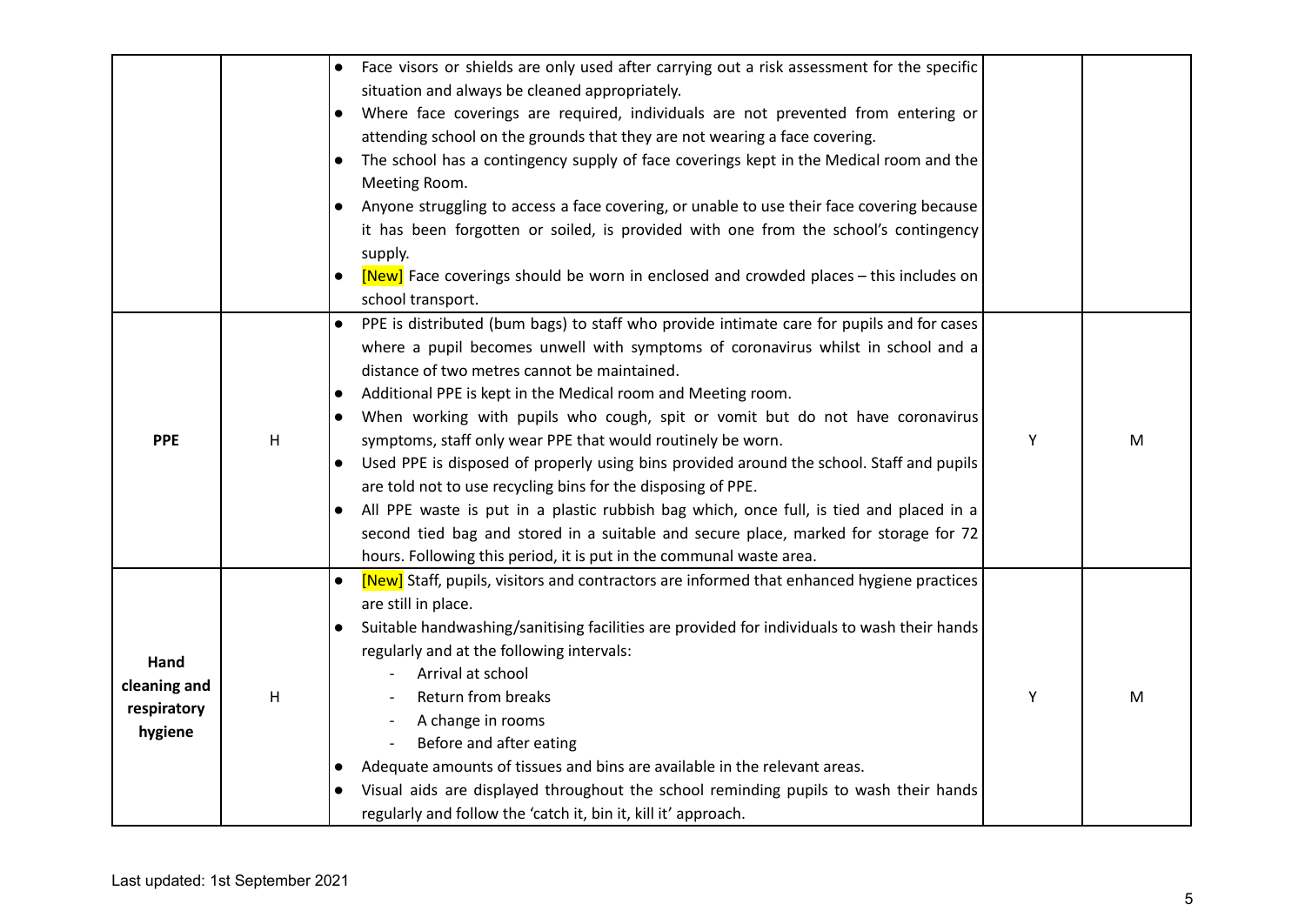|                             |   | A plan is created to assimilate the hand-washing routine and 'catch it, bin it, kill it'<br>$\bullet$<br>approach into school culture, supplemented by behaviour expectations and<br>communication around the importance of the measures.<br>Pupils are instructed to cough or sneeze into their inner elbow and use a tissue to cover<br>their mouths and noses where possible, disposing of the tissue in lidded bins.<br>Pupils wash their hands after they have coughed or sneezed.<br>$\bullet$                                                                                                                                                                                                                                                                                                                                                                                                                                                                                                                                                                                                                                                                                                                                                                                                      |   |   |
|-----------------------------|---|-----------------------------------------------------------------------------------------------------------------------------------------------------------------------------------------------------------------------------------------------------------------------------------------------------------------------------------------------------------------------------------------------------------------------------------------------------------------------------------------------------------------------------------------------------------------------------------------------------------------------------------------------------------------------------------------------------------------------------------------------------------------------------------------------------------------------------------------------------------------------------------------------------------------------------------------------------------------------------------------------------------------------------------------------------------------------------------------------------------------------------------------------------------------------------------------------------------------------------------------------------------------------------------------------------------|---|---|
| Cleaning                    | M | [New] The school maintains an appropriate cleaning schedule which includes the regular<br>$\bullet$<br>cleaning of areas and equipment e.g. twice per day. There is a particular focus on<br>frequently touched surfaces.<br>The site manager implements a cleaning schedule that ensures cleaning is generally<br>enhanced and includes:<br>More frequent cleaning of rooms and shared areas (including classrooms,<br>playgrounds and eating areas) that are used by different groups.<br>Frequently touched surfaces being cleaned more often than normal.<br>Provision for ensuring toilets are cleaned regularly.<br>The necessary areas of the school are deep cleaned with suitable cleaning agents and in<br>line with the COSHH Policy.<br>All areas that have been cleaned are checked to ensure they are safe to occupy, e.g.<br>$\bullet$<br>there are no slip hazards and any harmful substances have been removed.<br>All areas that remain temporarily closed, or partially closed for cleaning or infection<br>control purposes, are clearly signposted.<br>PPE is available to members of staff who require it to carry out cleaning safely.<br>$\bullet$<br>Signs are placed in relevant areas to instruct staff and pupils to always flush toilets with<br>$\bullet$<br>the lids down. | Υ |   |
| <b>Social</b><br>distancing | M | [New] Staff and pupils are informed they no longer need to adhere to social distancing<br>$\bullet$<br>measures in school unless directed.<br>For the first term, pupils will remain in year groups. This will be reviewed at the end of<br>$\bullet$<br>the Autumn term.<br>[New] In the event of a school or local outbreak, the school adheres to the advice of a<br>$\bullet$<br>director of public health, which may include returning to social distancing measures,<br>including pupil bubbles, temporarily.                                                                                                                                                                                                                                                                                                                                                                                                                                                                                                                                                                                                                                                                                                                                                                                       | Y | M |
| <b>Resources</b>            | M | Staff and pupils have their own individual and frequently used items, e.g. pencils and<br>$\bullet$<br>pens.<br>Classroom resources, e.g. books and games are cleaned regularly.<br>$\bullet$                                                                                                                                                                                                                                                                                                                                                                                                                                                                                                                                                                                                                                                                                                                                                                                                                                                                                                                                                                                                                                                                                                             | Υ | M |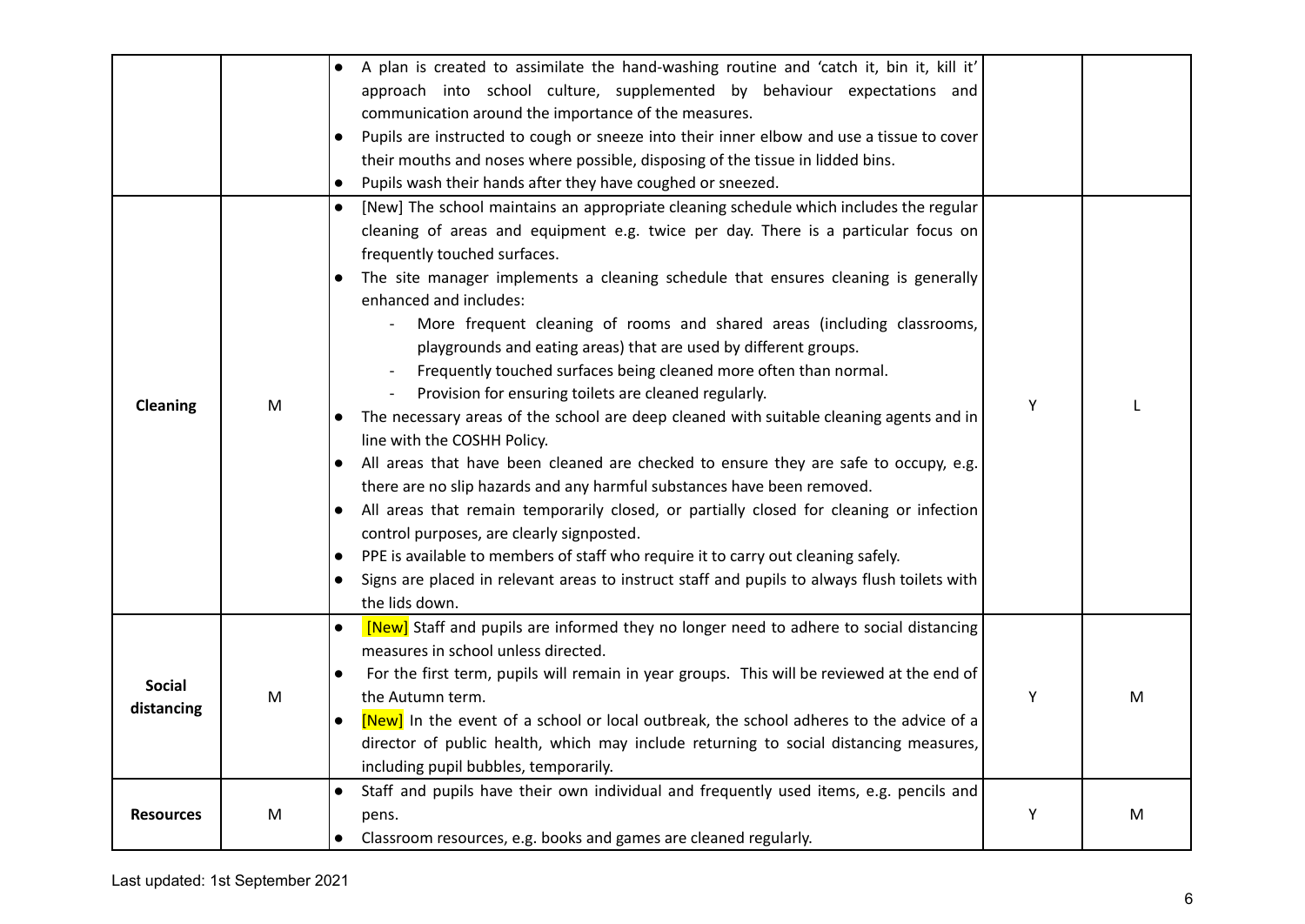|                                   |           | Pupils only bring essential items to school each day, e.g. lunch boxes, hats, coats, books,                                                                                                                                                                                                                                                                                                                                                                                                                                                                                                                                                                                                                                  |   |  |
|-----------------------------------|-----------|------------------------------------------------------------------------------------------------------------------------------------------------------------------------------------------------------------------------------------------------------------------------------------------------------------------------------------------------------------------------------------------------------------------------------------------------------------------------------------------------------------------------------------------------------------------------------------------------------------------------------------------------------------------------------------------------------------------------------|---|--|
|                                   |           | stationery and mobile phones (Y6).                                                                                                                                                                                                                                                                                                                                                                                                                                                                                                                                                                                                                                                                                           |   |  |
|                                   |           | Pupils are permitted to bring bags to school.<br>$\bullet$                                                                                                                                                                                                                                                                                                                                                                                                                                                                                                                                                                                                                                                                   |   |  |
|                                   |           | Any shared resources that need to be taken home by pupils and staff are appropriately                                                                                                                                                                                                                                                                                                                                                                                                                                                                                                                                                                                                                                        |   |  |
|                                   |           | cleaned or a rota is put in place.                                                                                                                                                                                                                                                                                                                                                                                                                                                                                                                                                                                                                                                                                           |   |  |
| <b>Ventilation</b><br>and heating | M         | [New] Staff and pupils are made aware that enhanced ventilation is still in place.<br>$\bullet$<br>Where mechanical ventilation is used, recirculatory systems are adjusted to full fresh air<br>where possible.<br>Where possible, the windows of occupied rooms are open. In cold weather, where this<br>$\bullet$<br>causes issues with thermal comfort, the following mitigations are put in place where<br>possible:<br>Classrooms are rearranged to minimise the discomfort caused by draughts from<br>open windows, e.g. by moving desks and chairs<br>High level windows are opened in preference to low level to reduce draughts<br>Ventilation is increased while the space is unoccupied, e.g. during break- and  | Y |  |
|                                   |           | lunchtimes<br>Where heating has been switched off or energy supplies for heating have been isolated,<br>the Estates Manager switches them back on, as required.                                                                                                                                                                                                                                                                                                                                                                                                                                                                                                                                                              |   |  |
| <b>Fire safety</b>                | ${\sf M}$ | The site manager ensures that all fire detection, alarm system and fire extinguisher<br>checks are up-to-date.<br>The Office Manager and Estate Manager ensure that the fire management plan and fire<br>$\bullet$<br>safety risk assessment are up-to-date and applicable to any changes in people movement<br>or access, e.g. if parts of the school remain temporarily closed.                                                                                                                                                                                                                                                                                                                                            | Υ |  |
| <b>Testing</b>                    | ${\sf M}$ | All testing is carried out in line with the Coronavirus (COVID-19): Asymptomatic Testing<br>$\bullet$<br>Procedure.<br>It is made clear that testing is voluntary. Staff not undergoing testing attend school in line<br>with normal school arrangements.<br>Staff are encouraged to test twice weekly at home with LFD test kits until the testing<br>$\bullet$<br>guidance is reviewed.<br>Individuals with negative test results continue to attend school unless they have been<br>$\bullet$<br>advised by NHS Test and Trace or another health professional to stay at home.<br>Individuals report their results to NHS Test and Trace as soon as the test is completed,<br>$\bullet$<br>either online or by telephone. | Υ |  |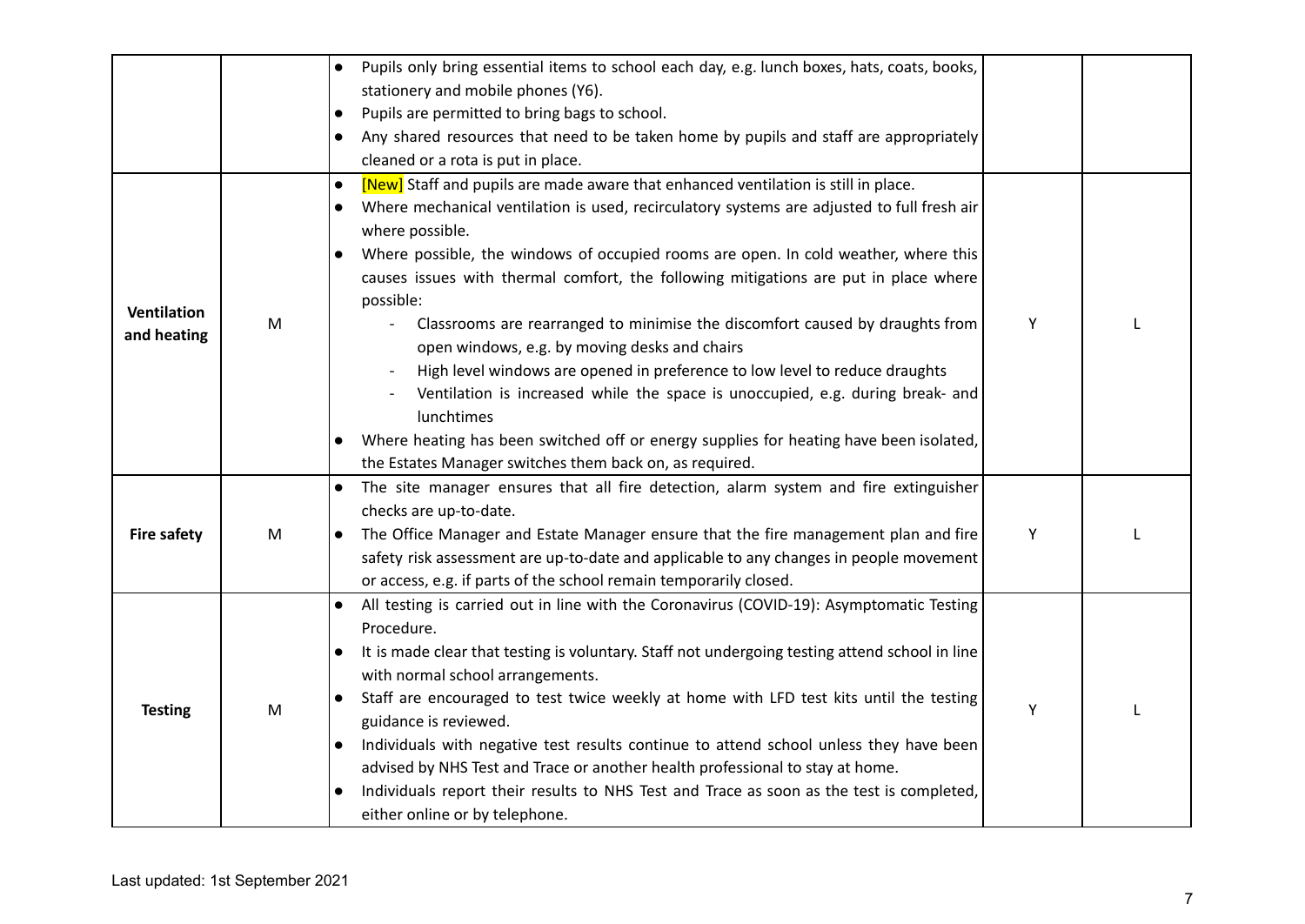|                     |   | Individuals who receive a positive result from an LFD test complete a 10-day period of                         |   |  |
|---------------------|---|----------------------------------------------------------------------------------------------------------------|---|--|
|                     |   | self-isolation and are asked to arrange a confirmatory PCR test.                                               |   |  |
|                     |   | Individuals who test positive using an LFD test arrange their PCR test within 2 days of the                    |   |  |
|                     |   | positive result. All positive results from LFD tests, whether conducted at home or at                          |   |  |
|                     |   | school, are confirmed with a PCR test.                                                                         |   |  |
|                     |   | Staff are made aware that negative results from confirmatory PCR tests taken within 2                          |   |  |
|                     |   | days of LFD tests override positive results from LFD tests; therefore, individuals who                         |   |  |
|                     |   | receive negative PCR test results can return to school, provided they do not have                              |   |  |
|                     |   | symptoms.                                                                                                      |   |  |
|                     |   | Individuals do not take an LFD test if they have tested positive for coronavirus within the                    |   |  |
|                     |   | last 90 days.                                                                                                  |   |  |
|                     |   | Individuals are informed that LFD tests are not to be used if they begin to develop                            |   |  |
|                     |   | symptoms of coronavirus; they instead begin self-isolating immediately and book a PCR                          |   |  |
|                     |   | test.                                                                                                          |   |  |
|                     |   | A test result log is in use and kept up-to-date with the relevant information required.<br>$\bullet$           |   |  |
|                     |   | [New] The school makes staff aware that it is not responsible for Test and Trace<br>$\bullet$                  |   |  |
|                     |   | contacting. This will be taken over by the NHS Test and Trace service.                                         |   |  |
|                     |   | [New] The school makes staff aware that the NHS Test and Trace service will inform staff                       |   |  |
|                     |   | and pupils if they have been in close contact with a positive case of coronavirus and will                     |   |  |
|                     |   | advise them to take a PCR test.                                                                                |   |  |
|                     |   | [New] The school continues to work with local HPTs in the event of a school or local<br>$\bullet$<br>outbreak. |   |  |
|                     |   | Staff members and parents are informed that they will need to engage with the NHS Test                         |   |  |
| <b>NHS Test and</b> |   | and Trace programme if they are contacted, meaning they need to be ready and willing                           |   |  |
| trace               | M | to:                                                                                                            | Υ |  |
|                     |   | Book a PCR test if they (or their child) display symptoms.<br>$\overline{\phantom{a}}$                         |   |  |
|                     |   | Provide details of anyone they (or their child) have been in close contact with if                             |   |  |
|                     |   | they were to test positive for coronavirus or are asked by NHS Test and Trace.                                 |   |  |
|                     |   | Take a test if they have been in close contact with someone who develops                                       |   |  |
|                     |   | coronavirus symptoms or someone who tests positive.                                                            |   |  |
|                     |   | Self-isolate if they display symptoms or produce a positive test.                                              |   |  |
|                     |   | Anyone in school who displays symptoms is encouraged to get a PCR test.<br>$\bullet$                           |   |  |
|                     |   | If the school believes a symptomatic individual may face barriers to accessing a PCR test                      |   |  |
|                     |   | elsewhere, the school provides them with a PCR test.                                                           |   |  |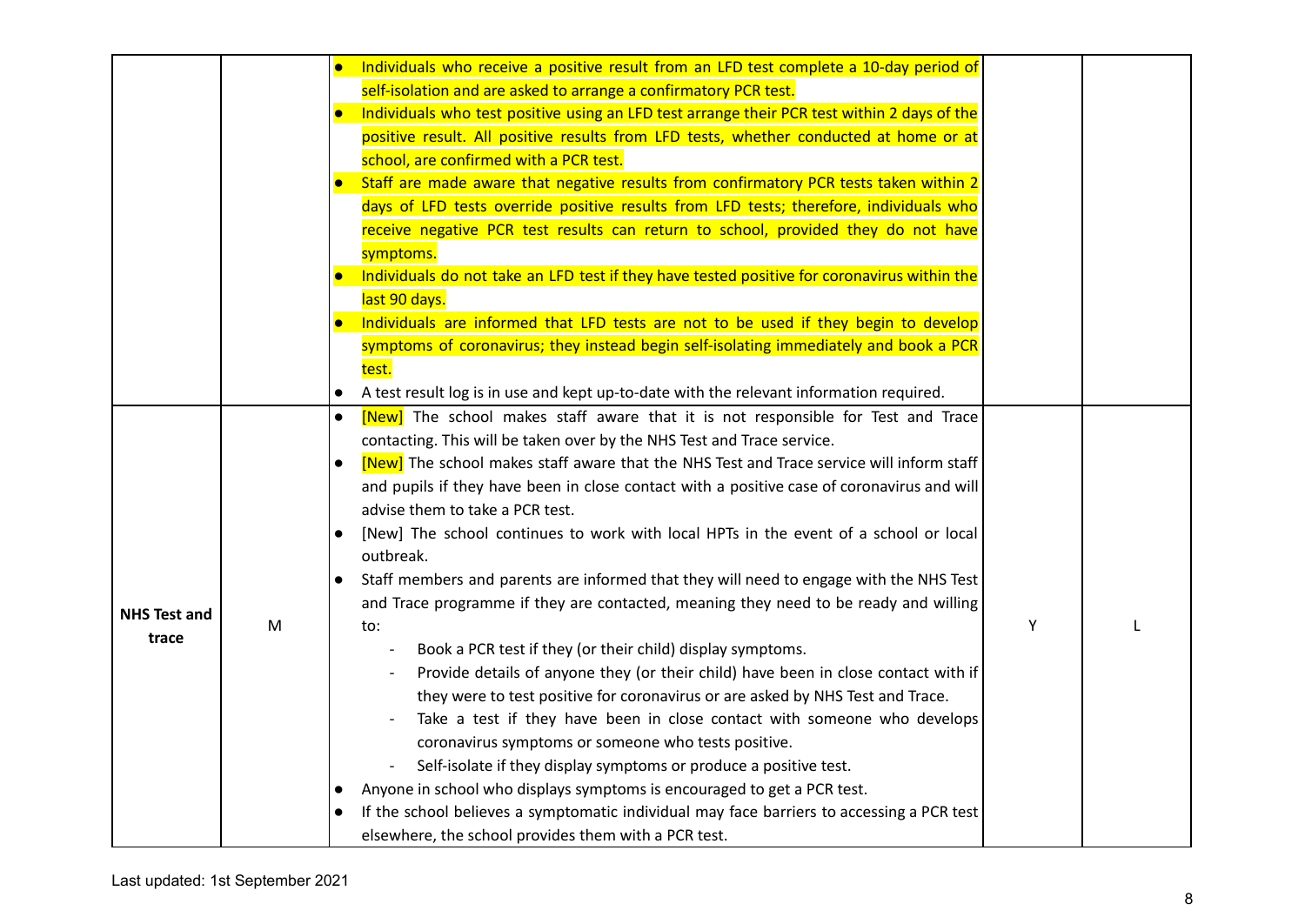|                                             |   | Individuals are asked to inform the school immediately of test results.<br>$\bullet$<br>If an individual tests negative, they feel well and no longer have coronavirus symptoms,<br>they, and the members of their household, can stop self-isolating as long as:<br>They were not told to self-isolate for 10 days from the day after contact with the<br>$\overline{a}$<br>individual who tested positive by NHS Test and Trace.<br>They feel well.<br>If an individual tests positive, they are required to self-isolate for at least 10 days from<br>the onset of symptoms and then return to school only if they do not have symptoms<br>other than a cough, or loss of or change in their sense of smell or taste. Other members<br>of their household are required to continue self-isolating for the full 10-day period unless<br>they are fully vaccinated adults or under the age of 18.<br>Individuals are informed that, if they receive notification via the NHS Test and Trace app<br>that they have been in close contact with a positive case, they must inform the school<br>immediately.<br>If a pupil receives notification to self-isolate, the school ensures appropriate<br>$\bullet$<br>arrangements are in place for the pupil to self-isolate when they are directed to, and<br>begin remote learning. |   |  |
|---------------------------------------------|---|---------------------------------------------------------------------------------------------------------------------------------------------------------------------------------------------------------------------------------------------------------------------------------------------------------------------------------------------------------------------------------------------------------------------------------------------------------------------------------------------------------------------------------------------------------------------------------------------------------------------------------------------------------------------------------------------------------------------------------------------------------------------------------------------------------------------------------------------------------------------------------------------------------------------------------------------------------------------------------------------------------------------------------------------------------------------------------------------------------------------------------------------------------------------------------------------------------------------------------------------------------------------------------------------------------------------------------|---|--|
|                                             |   | If a member of staff receives notification that they need to self-isolate, the school will<br>consider the action that needs to be taken to ensure continuity of education.                                                                                                                                                                                                                                                                                                                                                                                                                                                                                                                                                                                                                                                                                                                                                                                                                                                                                                                                                                                                                                                                                                                                                     |   |  |
| <b>Confirmed</b><br>cases of<br>coronavirus | M | Follow Croydon guidance flowcharts if an individual, or group of individuals, in the school<br>$\bullet$<br>community tests positive.<br>Where an individual in the school community tests positive for coronavirus, the school<br>$\bullet$<br>follows public health advice and the headteacher or SLT member contacts Croydon<br>immediately using the required form.<br>The school does not request evidence of negative test results or other medical evidence<br>$\bullet$<br>before admitting individuals back to school after a period of self-isolation.<br>The individual who tested positive can stop self-isolating after they have finished their<br>isolation period and their symptoms have gone or if they continue to only have a residual<br>cough or anosmia.                                                                                                                                                                                                                                                                                                                                                                                                                                                                                                                                                 | Y |  |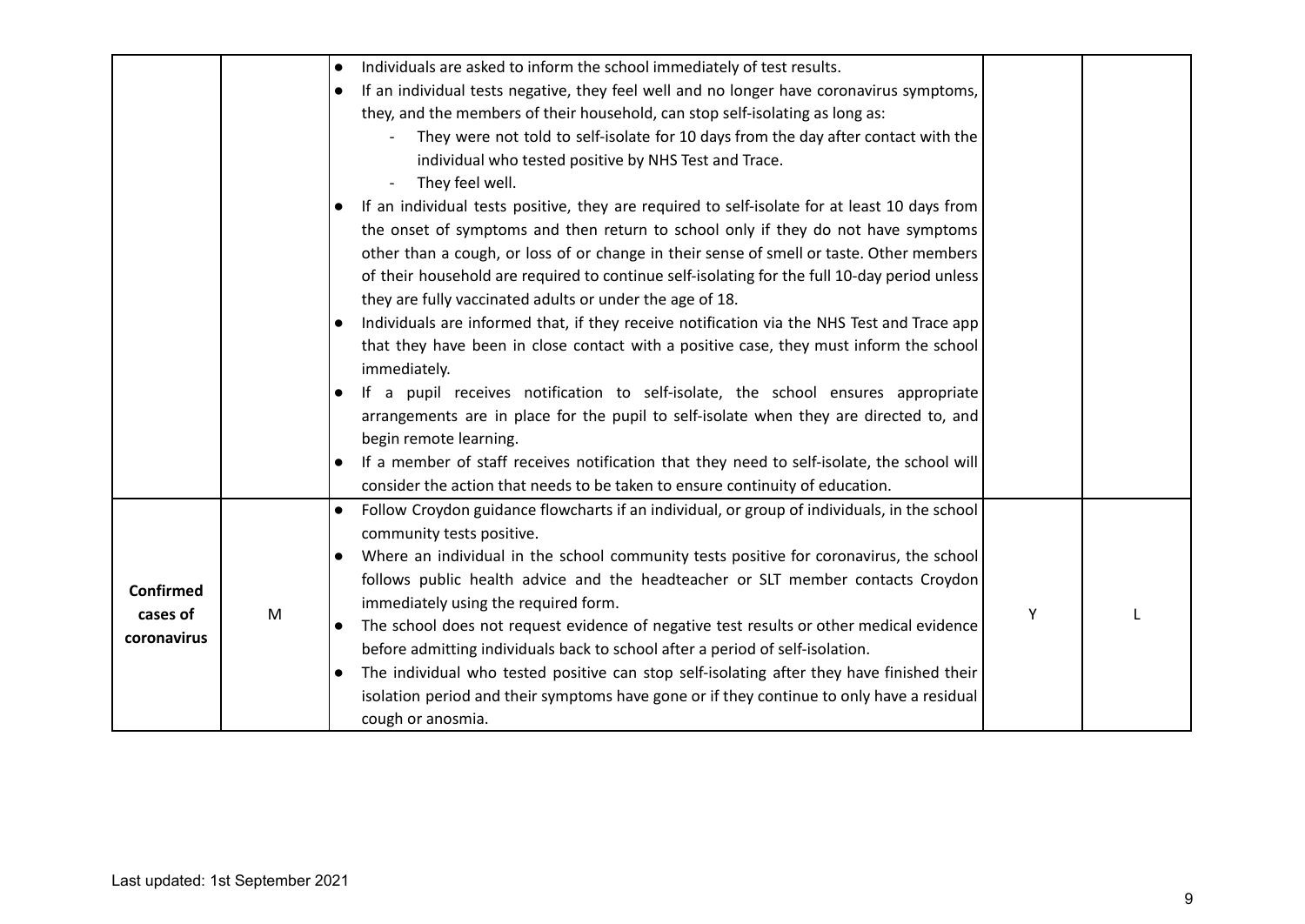| <b>Attendance</b>                                     | M | Parents are informed that the usual rules on school attendance apply – this means<br>parents have a duty to ensure that their child attends regularly. Attendance is mandatory.<br>The attendance register is taken as normal and absences are followed up, in line with the<br>Attendance and Absence Policy.<br>Pupils who are reluctant or anxious to attend school are identified and FSW/SLT develop<br>$\bullet$<br>plans to re-engage these pupils.<br>Staff and pupils who have returned to the UK from foreign countries within the last<br>month complete the necessary quarantine period, as outlined in the government's<br>guidance, before attending school.<br>The school engages with families who are abroad to understand the pupils'<br>$\bullet$<br>circumstances and their plans to return. The school will encourage families to return<br>where they are able to, emphasising the benefits of regular school attendance and<br>reminding them that school attendance is mandatory.<br>Where possible, remote education will be provided for pupils who are abroad, and facing<br>$\bullet$<br>challenges to return due to coronavirus-related travel restrictions, for the period they are<br>abroad.                                                                                                                                                                                                                             | Υ |   |
|-------------------------------------------------------|---|----------------------------------------------------------------------------------------------------------------------------------------------------------------------------------------------------------------------------------------------------------------------------------------------------------------------------------------------------------------------------------------------------------------------------------------------------------------------------------------------------------------------------------------------------------------------------------------------------------------------------------------------------------------------------------------------------------------------------------------------------------------------------------------------------------------------------------------------------------------------------------------------------------------------------------------------------------------------------------------------------------------------------------------------------------------------------------------------------------------------------------------------------------------------------------------------------------------------------------------------------------------------------------------------------------------------------------------------------------------------------------------------------------------------------------------------------------|---|---|
| Protecting<br>clinically<br>vulnerable<br>individuals | H | Clinically vulnerable and clinically extremely vulnerable (CEV) pupils are supported to<br>$\bullet$<br>attend on-site provision unless they have been advised by their GP or clinician not to<br>attend.<br>Pupils who live with someone who is CEV continue to attend school as normal.<br>$\bullet$<br>The school collaborates with the LA to ensure that alternative arrangements for CEV<br>$\bullet$<br>pupils are in place to prepare for the event that the school site is required to close.<br>If CEV pupils are self-isolating and cannot attend on-site provision, procedures are put in<br>$\bullet$<br>place to maintain contact and make sure their parents know that the decision not to<br>attend can be revisited at any time.<br>CEV staff continue to work from home where possible. If this is not possible, they are<br>$\bullet$<br>supported to attend the school site. A risk assessment is discussed and put in place.<br>Clinically vulnerable staff continue to attend school provided they follow the system of<br>$\bullet$<br>controls to minimise the risks of transmission.<br>Staff who live with those who are CEV attend the workplace but ensure they maintain<br>$\bullet$<br>good prevention practice in the workplace and at home.<br>If required, CEV staff can adjust their working hours, as agreed by the SLT.<br>The headteacher ensures that the school can be adequately and safely staffed.<br>$\bullet$ | Υ | M |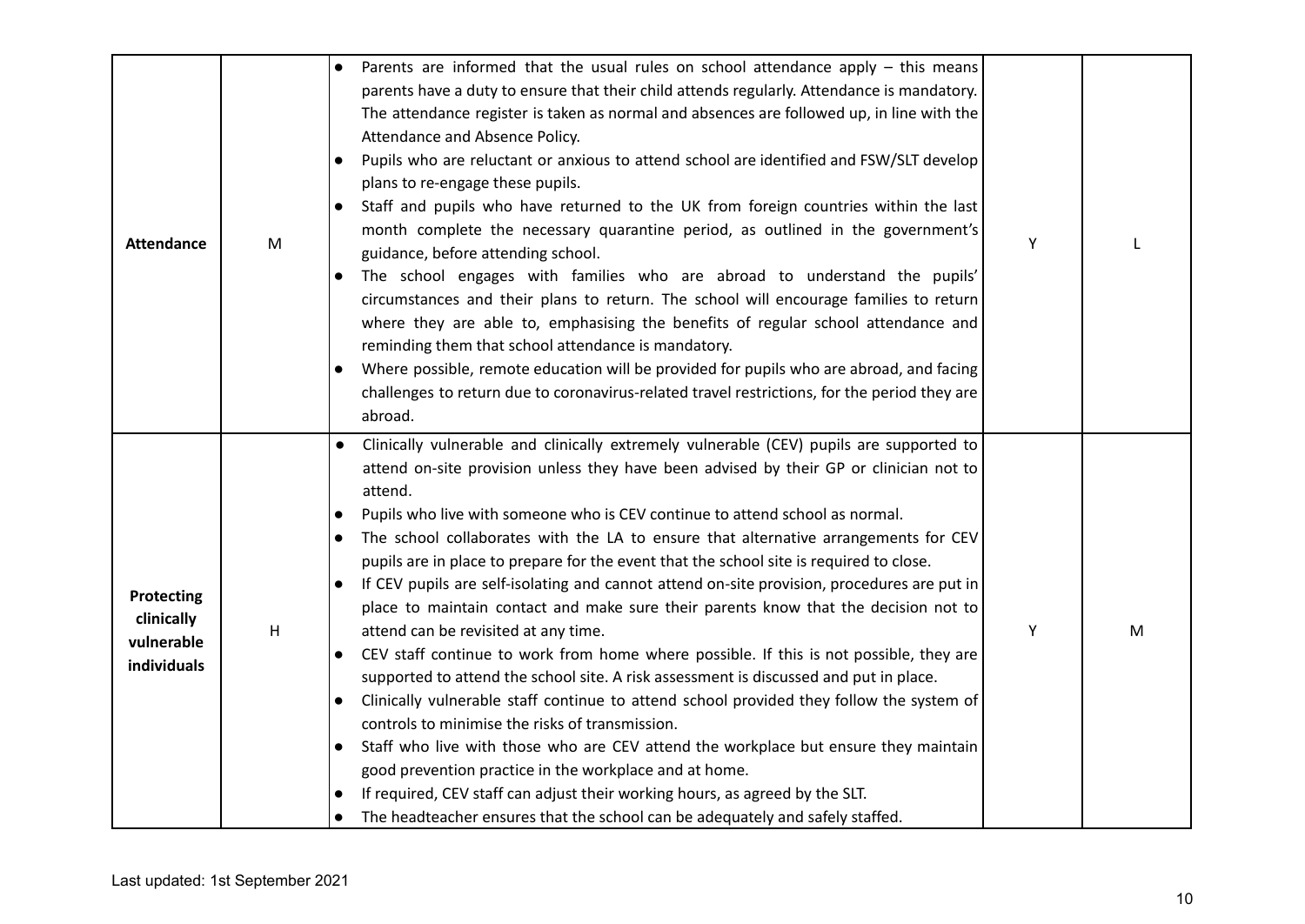|                  |   | A separate risk assessment is carried out for pregnant staff. The school follows the<br>$\bullet$        |   |  |
|------------------|---|----------------------------------------------------------------------------------------------------------|---|--|
|                  |   | relevant specific guidance for pregnant employees.                                                       |   |  |
|                  |   | Pregnant staff of any gestation are not required to continue working on site if this is not<br>$\bullet$ |   |  |
|                  |   | supported by the separate risk assessment.                                                               |   |  |
|                  |   | Staff who are 28 weeks pregnant and beyond, or are pregnant and have an underlying<br>$\bullet$          |   |  |
|                  |   | health condition that puts them at a greater risk of severe illness from coronavirus at any              |   |  |
|                  |   | gestation, are supported to take a more precautionary approach.                                          |   |  |
|                  |   | [New] The school encourages staff to get vaccinated if possible, and enables these staff                 |   |  |
|                  |   | members to attend booked vaccination appointments, even during term time.                                |   |  |
|                  |   | The headteacher ensures safe staffing ratios are met and that all staff have the relevant<br>$\bullet$   |   |  |
|                  |   | training to undertake their roles. If there are concerns about staffing capacity, the                    |   |  |
| Workforce        | M | headteacher talks to the LA.                                                                             | Υ |  |
|                  |   | Arrangements are made to enable specialists, therapists, clinicians and other support<br>$\bullet$       |   |  |
|                  |   | staff for pupils with SEND to continue to provide interventions as usual.                                |   |  |
|                  |   | Pupils are advised to clean their hands before boarding transport and again on                           |   |  |
|                  |   | disembarking.                                                                                            |   |  |
| <b>Transport</b> | M | Fresh air through ventilation is maximised, particularly through opening windows and                     | Y |  |
|                  |   | ceiling vents.                                                                                           |   |  |
|                  |   | [New] Face coverings are recommended and expected to be worn by adults in enclosed                       |   |  |
|                  |   | and crowded places - this includes on public and dedicated school transport.                             |   |  |
|                  |   | The school's kitchen is fully open and operates within usual legal requirements.<br>$\bullet$            |   |  |
|                  |   | The Office Manager liaises with Rowan Kitchen to ensure the kitchen can remain fully                     |   |  |
|                  |   | open and food is prepared and delivered in line with the government's 'Guidance for                      |   |  |
|                  |   | food businesses on coronavirus (COVID-19)'.                                                              |   |  |
| <b>Catering</b>  | M | FSM or food parcels are provided for eligible pupils who are not attending school during<br>$\bullet$    | Y |  |
|                  |   | term time where they:                                                                                    |   |  |
|                  |   | Are self-isolating.                                                                                      |   |  |
|                  |   | Have symptoms or a positive test result.                                                                 |   |  |
|                  |   | Are not attending as a result of local restrictions advised by the government.                           |   |  |
|                  |   | While attendance is mandatory, remote learning is provided for pupils who are following                  |   |  |
| Remote           |   | clinical or government guidance to stay at home, e.g. where they are self-isolating. All                 | Υ |  |
| learning         |   | such pupils not physically unwell are given access to remote education as soon as                        |   |  |
|                  |   | reasonably practicable.                                                                                  |   |  |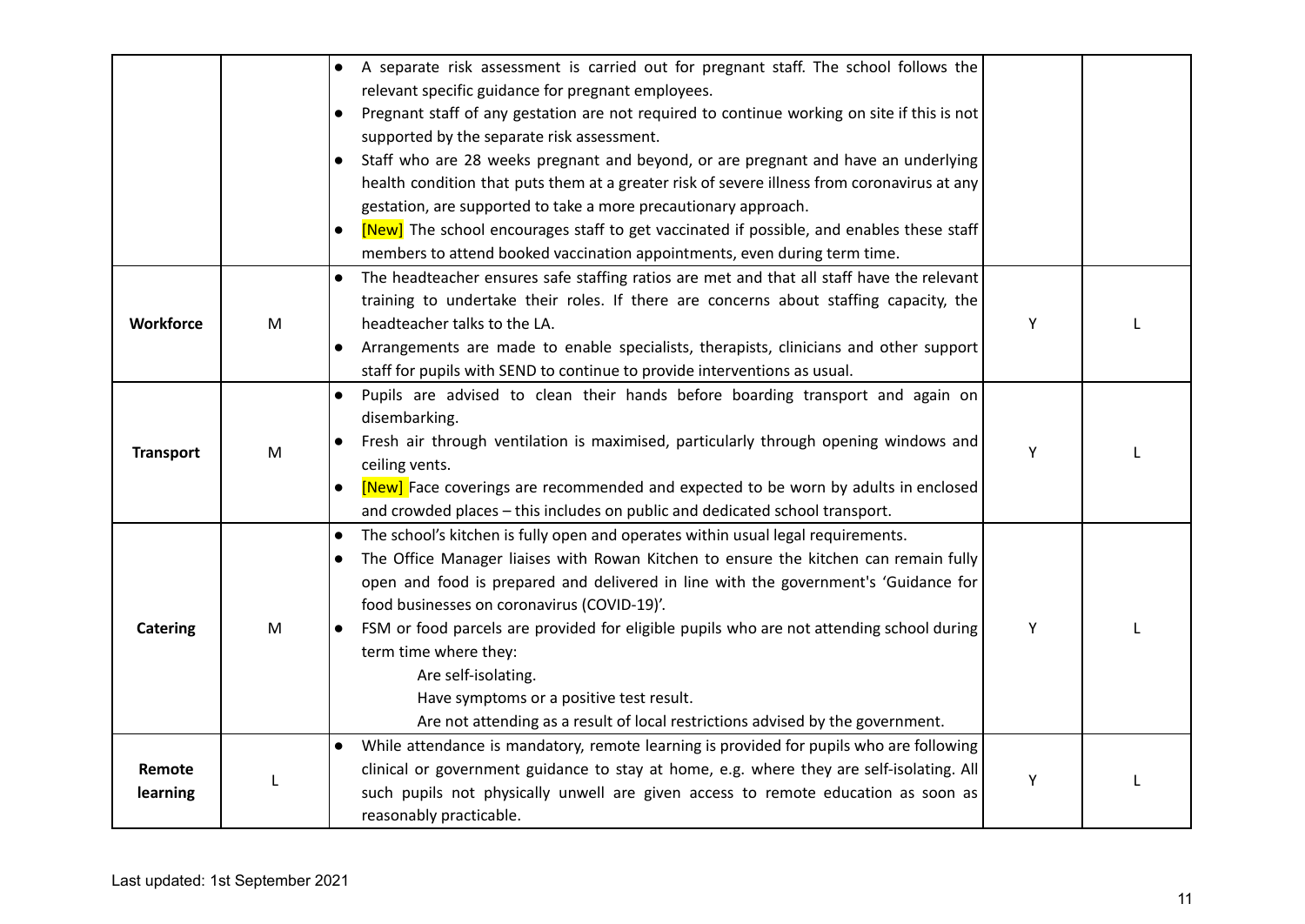|                                                                         |   | The Assistant headteacher ensures that pupils taught remotely are set work that as a<br>minimum covers four hours a day.<br>In the event of a full/ partial school closure, Teaching staff deliver all remote education in<br>$\bullet$<br>line with the expectations set out in the Pupil Remote Learning Policy.<br>The school informs parents that they should raise any concerns about the quality of the<br>school's remote education offer with the headteacher in the first instance, and that<br>parents may contact Ofsted directly if they feel their concerns have not been<br>satisfactorily addressed.                                                                                                                                                                                                                                                                                                                                       |   |  |
|-------------------------------------------------------------------------|---|-----------------------------------------------------------------------------------------------------------------------------------------------------------------------------------------------------------------------------------------------------------------------------------------------------------------------------------------------------------------------------------------------------------------------------------------------------------------------------------------------------------------------------------------------------------------------------------------------------------------------------------------------------------------------------------------------------------------------------------------------------------------------------------------------------------------------------------------------------------------------------------------------------------------------------------------------------------|---|--|
| <b>Uniform</b>                                                          |   | The usual rules on school uniform apply; however, the school takes a mindful and<br>$\bullet$<br>considerate approach to non-compliance.<br>Expectations of uniform are communicated to pupils and parents.<br>To mitigate thermal discomfort caused by increased ventilation, pupils are able to wear<br>additional, suitable indoor items of clothing in addition to their usual uniform - where<br>this occurs, no additional financial pressure is placed on parents.                                                                                                                                                                                                                                                                                                                                                                                                                                                                                 | Υ |  |
| <b>Educational</b><br>visits                                            | M | Educational visits can take place. This includes a system of controls and the COVID-secure<br>$\bullet$<br>measures in place at the destination.<br>A full and thorough risk assessment is made in relation to all educational visits to ensure<br>they can be undertaken safely.<br>Pupils are allowed on trips to outdoor public places and do not need to be restricted to<br>limits on gatherings, provided:<br>A risk assessment is conducted in advance.<br>Good hygiene is maintained throughout.<br>Thorough hand washing happens before and after the trip.<br>The trip is carried out in line with relevant local or national coronavirus guidance.<br>Appropriate insurance arrangements are in place.<br>The school follows the guidelines relevant to trips to indoor spaces. Once inside:<br>$\bullet$<br>Staff are to remain with the pupils in the group.<br>Pupils and staff should wash hands thoroughly on arrival and before leaving. | Υ |  |
| <b>Extracurricula</b><br>r activities<br>and<br>wraparound<br>provision | M | The school works to provide all before and after-school educational activities and<br>wraparound childcare for all pupils.<br>Parents are advised that the provision is available and that they should limit the use of<br>$\bullet$<br>multiple out-of-school settings providers where appropriate.<br>Wraparound provisions including those of outside agencies are run in line with the<br>$\bullet$<br>current government guidance i.e. are Covid secure.                                                                                                                                                                                                                                                                                                                                                                                                                                                                                             | Υ |  |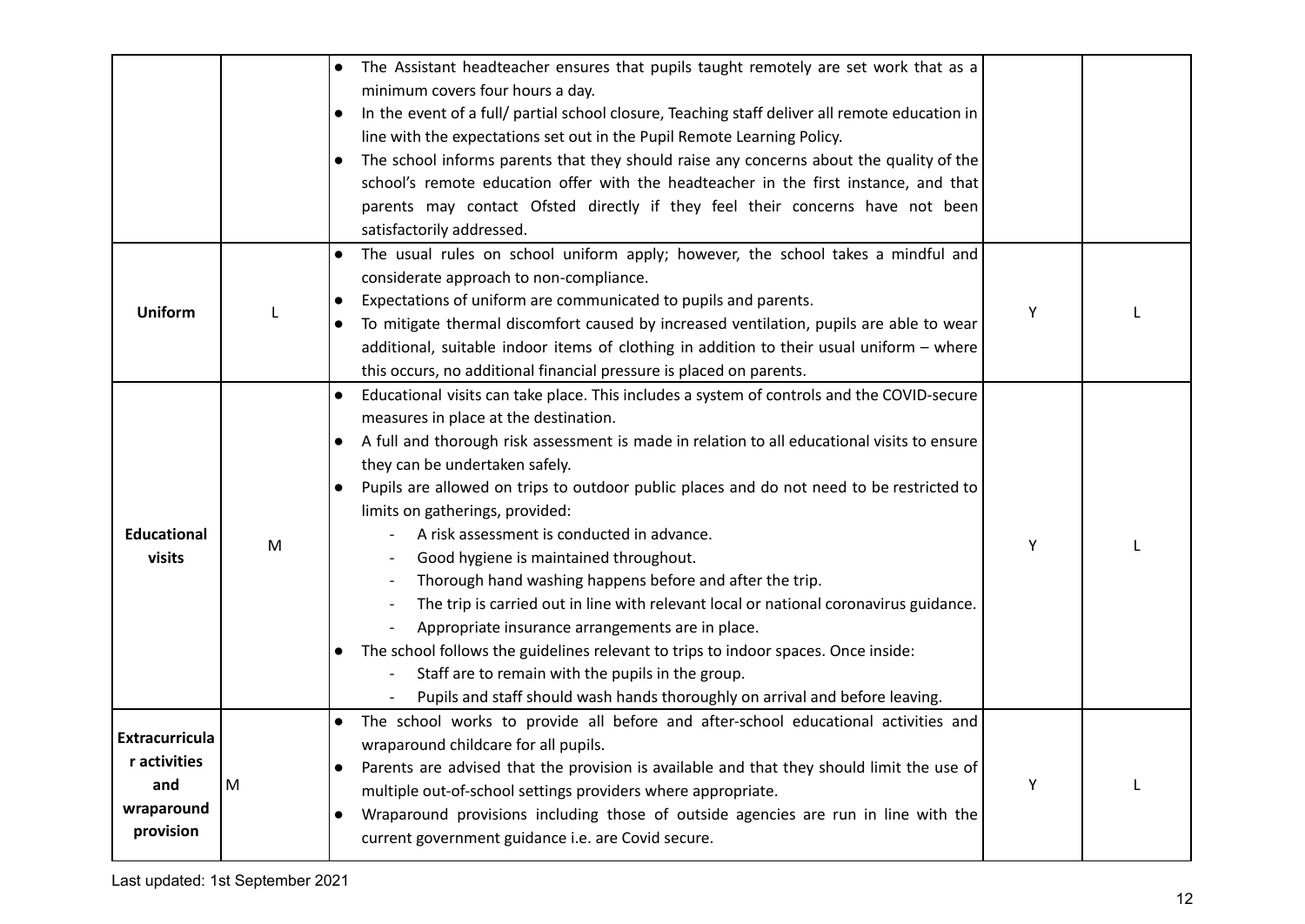| <b>Curriculum</b>                | M | The government's catch-up funding is utilised to ensure pupils receive the support they<br>need to catch-up on learning lost due to the coronavirus pandemic.<br>The Music Leader ensures staff and pupils are aware that there is evidence to suggest<br>$\bullet$<br>that singing and playing wind and brass instruments increases the risk of coronavirus<br>transmission due to the cumulative aerosol transmission.<br>The musical instruments are cleaned after use.<br>$\bullet$<br>The school only permits team sports on the list in the Department for Digital, Culture,<br>$\bullet$<br>Media & Sport's (DCMS) team sport guidance.<br>Outdoor sports are prioritised where possible & Sports equipment is thoroughly cleaned<br>between each use.<br>School swimming and water safety lessons are conducted in line with Swim England's<br>guidance & Measures are in place to minimise the risk of transmission in changing<br>rooms.<br>Large indoor spaces (Hall & Refectory) with maximised natural ventilation flows, e.g.<br>through opening windows and doors, are used where outdoor sports are not possible.<br>Staff overseeing indoor sports pay scrupulous attention to cleaning and hygiene.<br>$\bullet$<br>[New] Staff are made aware that social distancing in sports is not required unless<br>$\bullet$<br>directed.<br>External facilities are used in line with government guidance, including travel to and<br>from those facilities.<br>Competitions between different schools, whether indoor or outdoor, can take place in<br>line with government guidance. | Y |  |
|----------------------------------|---|--------------------------------------------------------------------------------------------------------------------------------------------------------------------------------------------------------------------------------------------------------------------------------------------------------------------------------------------------------------------------------------------------------------------------------------------------------------------------------------------------------------------------------------------------------------------------------------------------------------------------------------------------------------------------------------------------------------------------------------------------------------------------------------------------------------------------------------------------------------------------------------------------------------------------------------------------------------------------------------------------------------------------------------------------------------------------------------------------------------------------------------------------------------------------------------------------------------------------------------------------------------------------------------------------------------------------------------------------------------------------------------------------------------------------------------------------------------------------------------------------------------------------------------------------------------------------------------------------|---|--|
| <b>Behaviour</b><br>expectations | M | The school's Behaviour Policy sets out behaviour expectations for pupils and is updated<br>$\bullet$<br>in line with new rules and measures with a covid19 addendum.<br>Expectations are communicated clearly to staff, pupils and parents.<br>Pupils who are struggling to reengage with school are supported appropriately.<br>$\bullet$                                                                                                                                                                                                                                                                                                                                                                                                                                                                                                                                                                                                                                                                                                                                                                                                                                                                                                                                                                                                                                                                                                                                                                                                                                                       | Υ |  |
| Wellbeing                        | M | Staff are vigilant in discerning pupil mental health and report any concerns to the<br>$\bullet$<br>SENDCO.<br>The school provides opportunities for pupils to talk about their mental health and<br>experiences during the pandemic.<br>Pupil and parent surveys are sent out to assess how they feel about being on the school<br>$\bullet$<br>site and to enable staff to act on any concerns pupils and parents may have.<br>Staff surveys are sent out to assess how they feel about being on the school site and<br>$\bullet$<br>enable the SLT to act on any concerns staff and volunteers may have.                                                                                                                                                                                                                                                                                                                                                                                                                                                                                                                                                                                                                                                                                                                                                                                                                                                                                                                                                                                      | Υ |  |